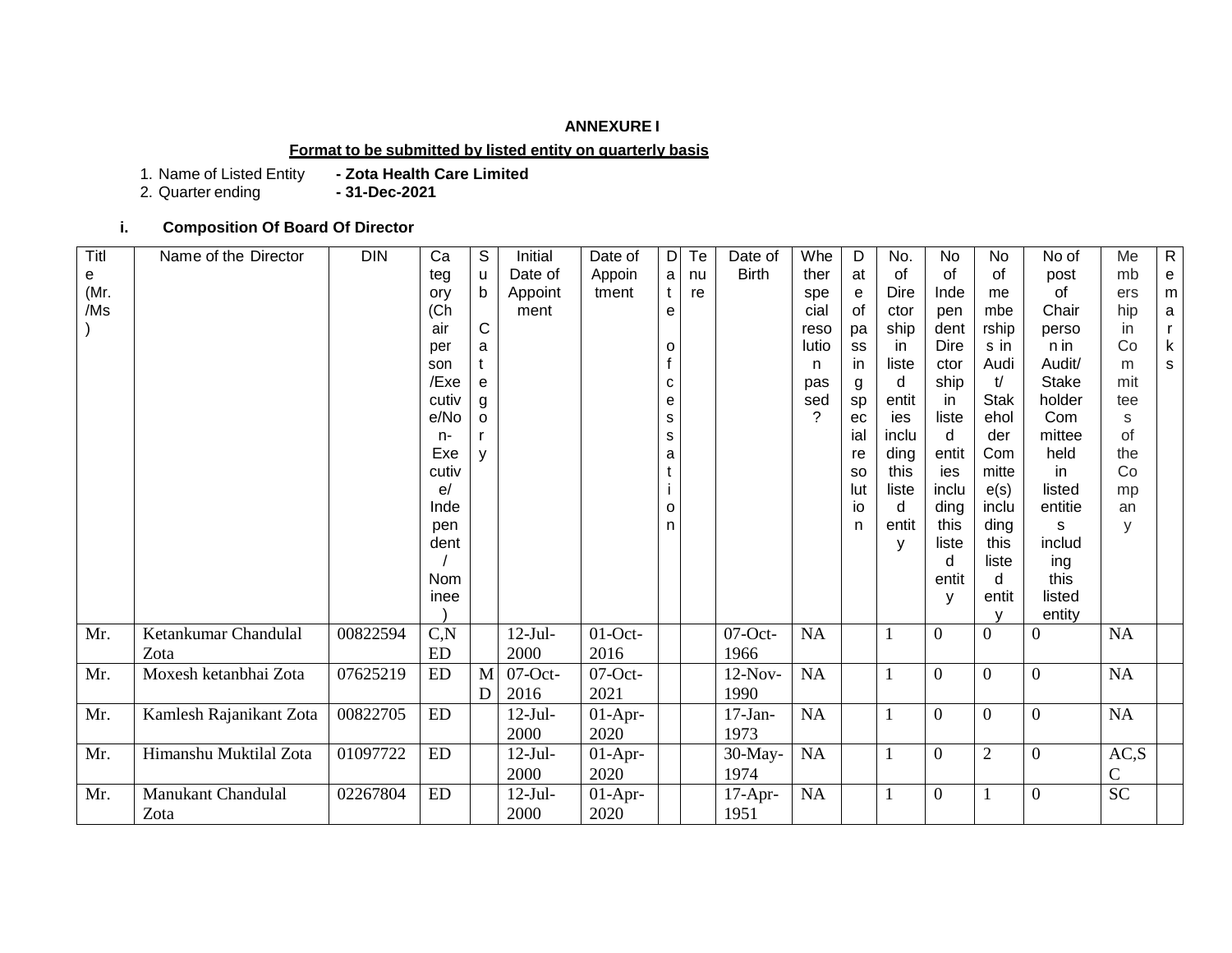| Mrs. | Varshabahen Gaurang     | 07611561 | ID | $10-Sep-$  | $10-Sep-$  | 64 | $13-Jul-$  | <b>NA</b> |  |  |   | AC.        |  |
|------|-------------------------|----------|----|------------|------------|----|------------|-----------|--|--|---|------------|--|
|      | Mehta                   |          |    | 2016       | 2021       |    | 1966       |           |  |  |   | <b>NRC</b> |  |
| Mrs. | Bhumi Maulik Doshi      | 08456082 | ID | $30$ -May- | $30$ -May- | 31 | $14-Sep-$  | <b>NA</b> |  |  |   | AC         |  |
|      |                         |          |    | 2019       | 2019       |    | 1994       |           |  |  |   |            |  |
| Mr.  | Vitrag Sureshkumar      | 08457204 | ID | $30$ -May- | $30$ -May- | 31 | $21-Jan-$  | <b>NA</b> |  |  |   | AC         |  |
|      | Modi                    |          |    | 2019       | 2019       |    | 1990       |           |  |  |   |            |  |
| Mr.  | Dhiren Prafulbhai Shah  | 08536409 | ID | $21-Sep-$  | $21-Sep-$  | 28 | $20$ -Aug- | <b>NA</b> |  |  | v | <b>NRC</b> |  |
|      |                         |          |    | 2019       | 2019       |    | 1972       |           |  |  |   |            |  |
| Mrs. | Jayshreeben Nileshkumar | 08536399 | ID | $21-Sep-$  | $21-Sep-$  | 28 | $27$ -Oct- | <b>NA</b> |  |  |   | SC,N       |  |
|      | Mehta                   |          |    | 2019       | 2019       |    | 1971       |           |  |  |   | <b>RC</b>  |  |

| Compan <sup>®</sup><br>Remarks                                      |     |
|---------------------------------------------------------------------|-----|
| Whether,<br>Regular<br>chairperson<br>appointed                     | Yes |
| I to MD or CEO<br>Whether $\sqrt{ }$<br>Chairperson<br>ı ıs related | Yes |

# **ii. Composition of Committees**

#### **a. Audit Committee**

| Sr. No. | Name of the Director      | Category | Chairperson/Membership | <b>Appointment Date</b> | <b>Cessation Date</b> |
|---------|---------------------------|----------|------------------------|-------------------------|-----------------------|
|         | Himanshu Muktilal Zota    | ED       | Member                 | 26-Jun-2014             |                       |
|         | Varshabahen Gaurang Mehta |          | Member                 | $10-$ Sep $-2016$       |                       |
|         | Bhumi Maulik Doshi        |          | Member                 | 30-May-2019             |                       |
|         | Vitrag Sureshkumar Modi   |          | Chairperson            | 23-Sep-2019             |                       |

| $\sim$<br>…arv<br>$H$ dina<br>$\cdots$<br>ັັ                                                         |                 |
|------------------------------------------------------------------------------------------------------|-----------------|
| <b>ALL</b><br>` <sup>n</sup> ointeu<br>WD.<br>$\sim$<br>ent<br>sor<br>ner<br>าลเท<br>1al<br>וסו<br>. | $V \cap V$<br>౿ |

## **b. Stakeholders Relationship Committee**

| Sr. No. | Name of the Director          | Category | Chairperson/Membership | <b>Appointment Date</b> | <b>Cessation Date</b> |
|---------|-------------------------------|----------|------------------------|-------------------------|-----------------------|
|         | Javshreeben Nileshkumar Mehta | ID       | <b>Chairperson</b>     | 23-Sep-2019             |                       |
|         | Manukant Chandulal Zota       | ED       | Member                 | 26-Jun-2014             |                       |
|         | Himanshu Muktilal Zota        | ED       | Member                 | 26-Jun-2014             |                       |

| Remarks<br>' ompany۔                                        |                           |
|-------------------------------------------------------------|---------------------------|
| Whether.<br>appointed<br><b>Permanent J.</b><br>cnairperson | $V \cap \Omega$<br>⊷<br>౿ |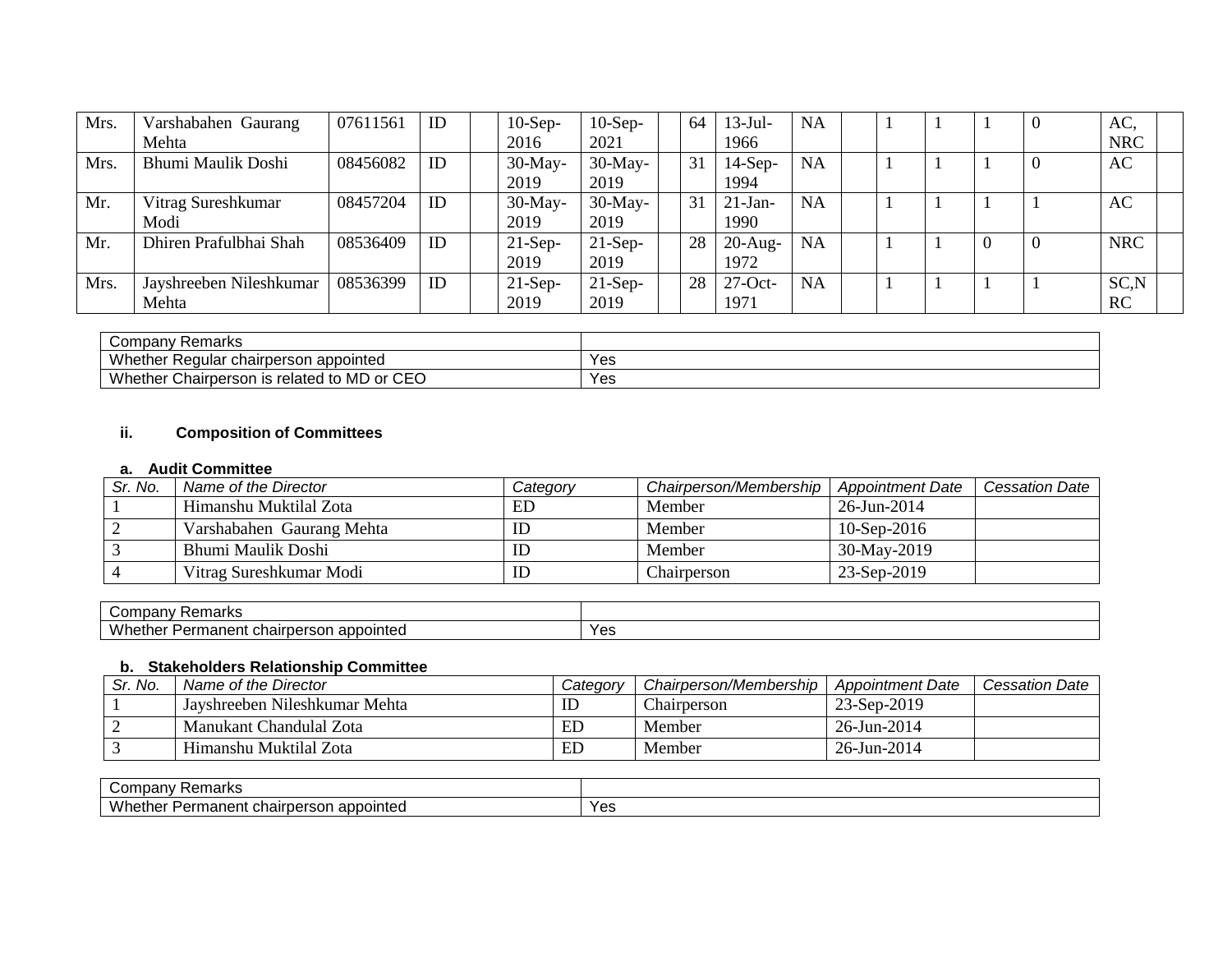## **c. Risk Management Committee – Not Applicable**

| Sr. No. | Name of the Director | Categorv | Chairperson/Membership | <b>Appointment Date</b> | Cessation Date |
|---------|----------------------|----------|------------------------|-------------------------|----------------|
|         |                      |          |                        |                         |                |
|         | Company Pomarko      |          |                        |                         |                |

| `marka<br>$-$<br>∴∩mr<br>. .<br>'iain.                                               |  |
|--------------------------------------------------------------------------------------|--|
| M<br>$-$<br>$     -$<br>naner<br>anno<br>…nair<br>vointea<br>ne<br>بدر،<br>יי ה<br>ື |  |

### **d. Nomination and Remuneration Committee**

| Sr. No. | Name of the Director          | Category | Chairperson/Membership | <b>Appointment Date</b> | Cessation Date |
|---------|-------------------------------|----------|------------------------|-------------------------|----------------|
|         | Javshreeben Nileshkumar Mehta | ID       | Member                 | 23-Sep-2019             |                |
|         | Dhiren Prafulbhai Shah        | ID       | Member                 | 23-Sep-2019             |                |
|         | Varshabahen Gaurang Mehta     | ID       | Chairperson            | 10-Sep-2016             |                |

| -<br><br>~comp<br>$\sim$ morko<br>ПL.<br>' Ildin.                      |      |
|------------------------------------------------------------------------|------|
| Whethe.<br>appointed<br>- -<br>--<br>าลเท<br>ne.<br>панег<br>5UI.<br>. | Yes. |

## iii. **Meeting of Board of Directors**

| Date(s) of Meeting (if any) in | Date(s) of Meeting (if any) | Whether requirement | Number of                | <b>Number of Independent</b> |
|--------------------------------|-----------------------------|---------------------|--------------------------|------------------------------|
| the previous quarter           | in the relevant quarter     | of Quorum met       | <b>Directors present</b> | <b>Directors present</b>     |
| 30-Jul-2021                    | $01-Nov-2021$               | <b>Yes</b>          |                          |                              |
| $11-Aug-2021$                  |                             | Yes                 |                          |                              |
| $02-Sep-2021$                  |                             | Yes                 | 10                       |                              |
| $16-Sep-2021$                  |                             | Yes                 |                          |                              |
| 24-Sep-2021                    |                             | Yes                 |                          |                              |

| ∪ompan<br>. Domarks<br>Remarks                                                                              |        |
|-------------------------------------------------------------------------------------------------------------|--------|
| days<br>nber<br>Max<br>num<br>(Ir<br>etweer<br>conse<br>Jutiv⊆<br>tw∩<br>anv<br>aar<br>.<br><b>70.</b><br>ີ | -<br>ັ |

## iv. **Meeting of Committees**

| Name of the<br>Committee | Date(s) of meeting<br>during of the<br>committee in the<br>previous quarter | Date(s) of meeting<br>of the committee in<br>the relevant<br>quarter | Whether<br>requirement of<br>Quorum met<br>(Yes/No) | Number of<br>Directors present | <b>Number of independent</b><br>directors present |
|--------------------------|-----------------------------------------------------------------------------|----------------------------------------------------------------------|-----------------------------------------------------|--------------------------------|---------------------------------------------------|
| <b>Audit Committee</b>   | 30-Jul-2021                                                                 | $01-Nov-2021$                                                        | <b>Yes</b>                                          |                                |                                                   |

| <sup>.</sup> Remarks<br>Company                                                                                                                   |              |
|---------------------------------------------------------------------------------------------------------------------------------------------------|--------------|
| ;ommittee:<br>.∪nl∨<br>days)<br>consecutive<br>$-+$<br>Maxımum<br>aap<br>. number<br>∵tor .<br>Audit<br>between<br>∟anv<br>(In<br>two<br>vui<br>ິ | $\sim$<br>ູບ |